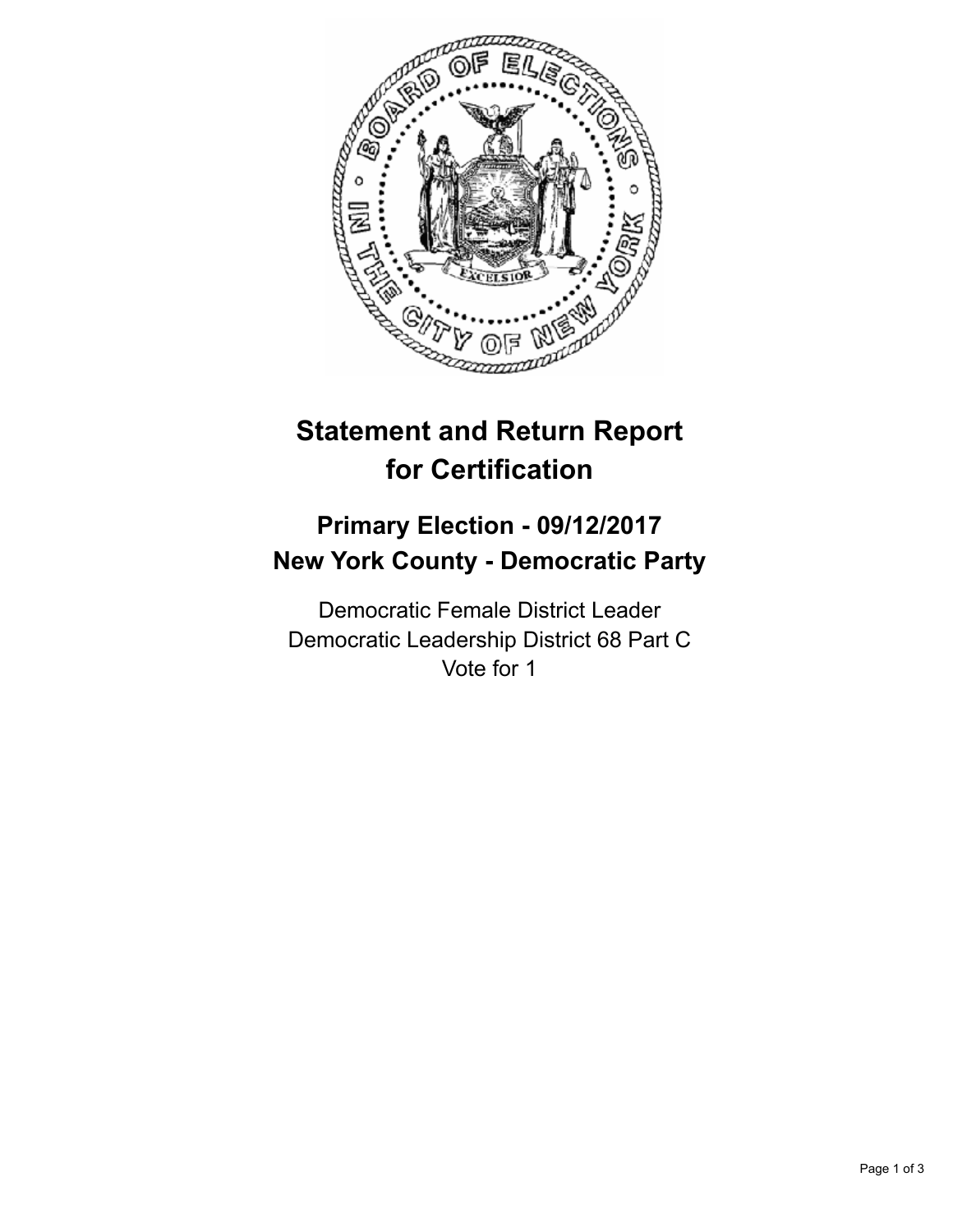

## **Assembly District 68**

| <b>PUBLIC COUNTER</b>                                    | 1,730 |
|----------------------------------------------------------|-------|
| <b>MANUALLY COUNTED EMERGENCY</b>                        | 0     |
| ABSENTEE / MILITARY                                      | 89    |
| <b>AFFIDAVIT</b>                                         | 13    |
| <b>Total Ballots</b>                                     | 1,832 |
| Less - Inapplicable Federal/Special Presidential Ballots | 0     |
| <b>Total Applicable Ballots</b>                          | 1,832 |
| MELISSA MARK-VIVERITO                                    | 1,031 |
| TANISHA P. DEJESUS                                       | 447   |
| <b>GEORGE KELLER (WRITE-IN)</b>                          |       |
| JAMEELAH PRESSLEY (WRITE-IN)                             | 1     |
| UNATTRIBUTABLE WRITE-IN (WRITE-IN)                       | 4     |
| <b>Total Votes</b>                                       | 1,484 |
| Unrecorded                                               | 348   |